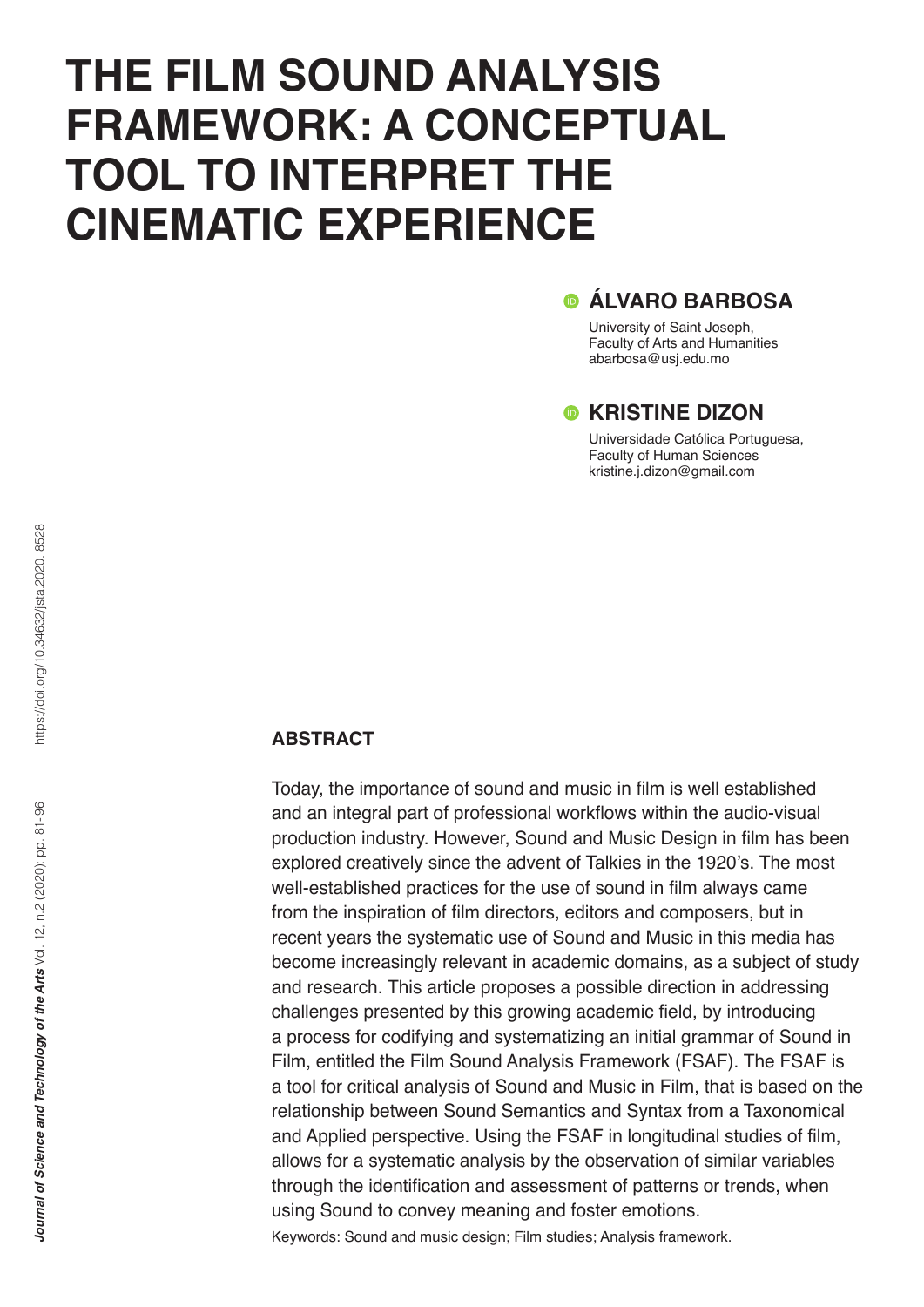#### **1. INTRODUCTION**

In recent years significant developments have occurred within the field of audio-visual studies, that parallel with on-going technological innovations. Michel Chion, one of the leading pioneers in the audio-visual studies field wrote the seminal book *Audio-Vision: Sound on Screen* (Chion, 1994), paving the way to understanding the relationship between hearing and seeing in this context. Chion suggests that three different listening modes exist: causal listening, semantic listening, and reduced listening.

*Causal listening* (Chion, 1994) involves identifying the source or origin of the sound equated with its cause. In this case a subject would listen to a sound in order to gather information about its cause. For example, the audience hears and sees a singer performing in a foreign language on stage. The singer would be identified as the source of the singing voice regardless of the audience's comprehension of the lyrics' meaning. On the other hand, with *semantic listening* the identification of the transmitted message is interpreted according to its code or language. The message transmitted can be codified in many forms, including language communication. In this case, the receiver will be able to interpret the message based on the subjects' familiarity with the semantic codes and corresponding meaning encapsulated in the message. In the previous example this would only occur if the singing was performed clearly and using a shared language with the audience. Finally, *reduced listening* is about the analytical and descriptive listening of sound that is disconnected from its cause. Chion gave the name reduced listening to the listening mode that focuses on the traits of the sound itself, independent of its cause and of its meaning (Chion, 1994, p. 29). In other words, reduced listening happens if the listener focuses only on the intrinsic features of a sound disconnected from its context. According to Chion these three modes are not mutually exclusive, since "one can listen to a single sound sequence employing both the causal and semantic modes at once" (Chion, 1994, p. 28).

Pierre Schaeffer introduced an earlier model of four organized listening modes listed in increasing order of complexity, namely *ouír*, *écouter*, *entendre*, and *comprendre* (Schaeffer, 1967, p. 53). *Ouír* (hearing in English) is about sound being passively perceived by the auditory system and is considered the crudest level of perception. An individual can hear passively without listening or understanding the sounds at hand. *Écouter* (listening in English) refers to an active listening experience when an individual can clearly identify the features of the sound source by listening in an 'utilitarian' mode (close to Chion's semantic listening). *Entendre* is a subjective listening mode and refers to what the listener chooses to hear. *Comprende* (understanding in English) is the most complex level of listening, which refers to grasping the meaning and values of sound as one is capable of addressing and decode it. To some extent, Schaeffer's listening modes already include the ones described in the 90's by Chion that contributes more to understanding different levels of cognitive listening and interpretation.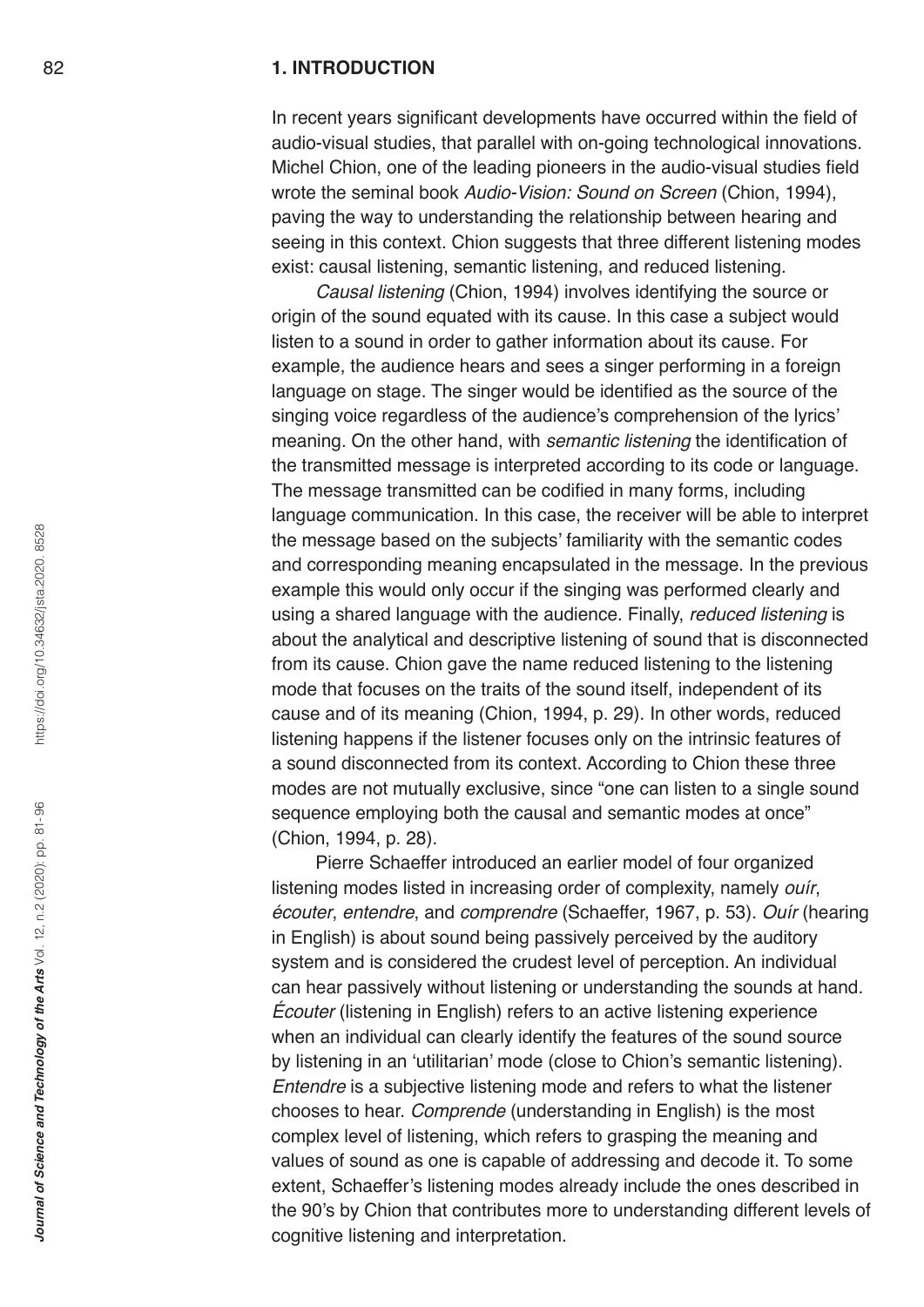An additional contribution to a possible theoretical framework of the listening experience was introduced by Pauline Oliveros, who described listening modalities in terms of the *voluntary* and *involuntary* nature of hearing. Oliveros suggests that voluntary listening creates a deeper appreciation of sound in a more meaningful way, through which humans connect and interact with the environment, technology and musical performance (Stewart, 2012). For example, if the audience is engaged with a film for an allotted period of time, throughout the course of the film, Oliveros suggests that the audience actively interacts with the construction of an understanding of the film through actively listening and seeing.

The theoretical concepts introduced by Shaeffer, Chion and Oliveros are instrumental for a theoretical study of sound perception and cognition. One can narrow down these modalities presented by the authors to higher level concepts of listening related with the *Meaning of Sound* (Chion's semantic and reduced listening; Shaeffer's *écouter*, *entendre* and *comprendre*; Oliveros' voluntary listening) or in terms of the *Structure of Sound* (Chion's causal listening; Shaeffer's *ouír*; Oliveros' involuntary listening).

In addition to these theoretical concepts, Rick Altman approached the study of Film Sound form a historical perspective, defining it as "(…) to cause spectators to vibrate – quite literally – with the entire narrative space." (Altman, 1995, p. 207). If we take the point made by Altman and look at Film Sound as a sophisticated construct that contributes to create a credible and lifelike experience in the form of an audio-visual narrative, then we can also consider previous categorizations of sound as part of a sophisticated language used to design this narrative. Following this approach, we propose to analyse Film Sound following a metaphor of linguistics by considering the categories related with the *structure of sound* listening as part of the syntax of film sound and the categories related with the *meaning of sound* as part of the semantics of film sound. This categorization also follows the proposition introduced by Rick Altman in terms of a semantic/ syntactic approach to film genre (Altman,1984, pp. 6–18).

To provide an analysis framework, based on these categories, we propose to develop *taxonomies* for the syntax and semantics of Film Sound, in order to fully *understand* its structure and meaning. To complete the framework and make it as an actual tool to be used not only by scholars, but also by sound designers and practitioners, we propose to introduce an additional analysis dimension based the practical *application*  of well know sound design *techniques* that can have a functional impact either at the semantic or syntactic level.

By intercepting these four analysis facets (syntax, semantics, taxonomy and application) in a matrix, we can design a classification space that becomes a conceptual instrument proposed in this article as the Film Sound Analysis Framework (FSAF). However, it is very important to note that, even though we propose these categories as a general classification system, these are not mutually exclusive. There are cases where the use of sound in film has a hybrid nature and it is entirely possible to find numerous examples that will belong to multiple categories simultaneously.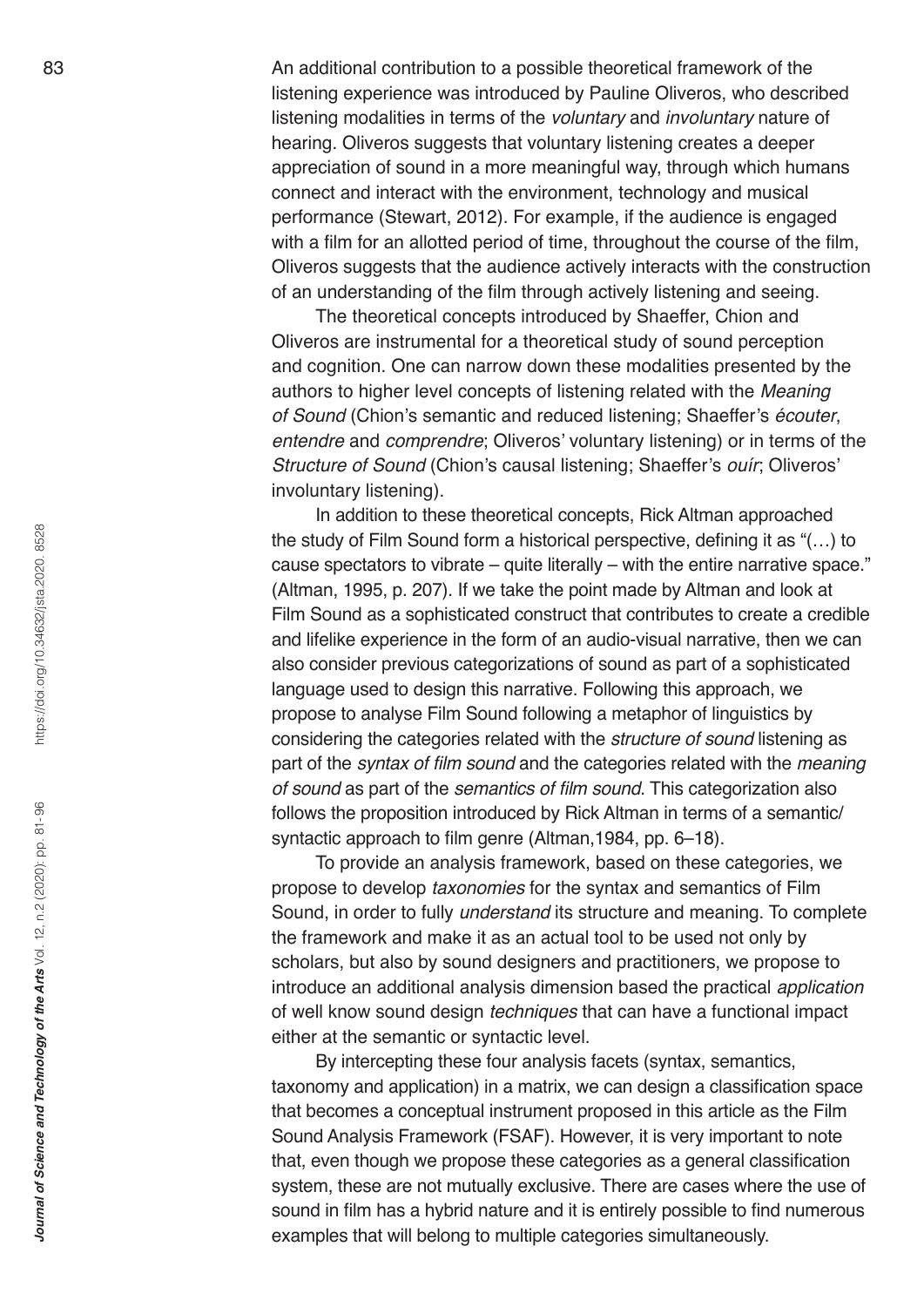

Figure 1: *The Film Sound Analysis Framework Conceptual Model*

#### **2. THE FILM SOUND ANALYSIS FRAMEWORK**

The Film Sound Analysis Framework integrates the main insights from these previous studies, but with the intention to create a common language in how the listening modes are seen as sound categories that are interpreted and applied in film. It is a tool to understand the relationship between sound, music, visuals and the narrative dimension in film.

The FSAF comprises a classification grid that allows for an analysis from the perspective of film's sonic structure versus the meaning it conveys (syntax analysis vs semantic analysis). This grid can also be seen from a conceptual taxonomical perspective leading to the understanding of underlying sound strategies used in the film versus a perspective based on the stricter application of well-established techniques and methods (taxonomic analysis vs applied analysis). The combination of these four analytical approaches provide a framework were one can compartmentalize and fit-in existing concepts from research in Film Sound Theory, as presented in figure 2.



Figure 2: *Film Sound Theory Concepts according to the FSAF*

Defining a systematic classification of terms in the form of a taxonomy and formulating with clarity the existing applied techniques in this field allows for the establishment of a language that permits a much better communication between the different stakeholders in the process of film production, including musicians, directors, producers, sound-designers, sound engineers, production assistants, and visual creators. In addition, framing this analysis from the semantic and syntactic perspective, similarly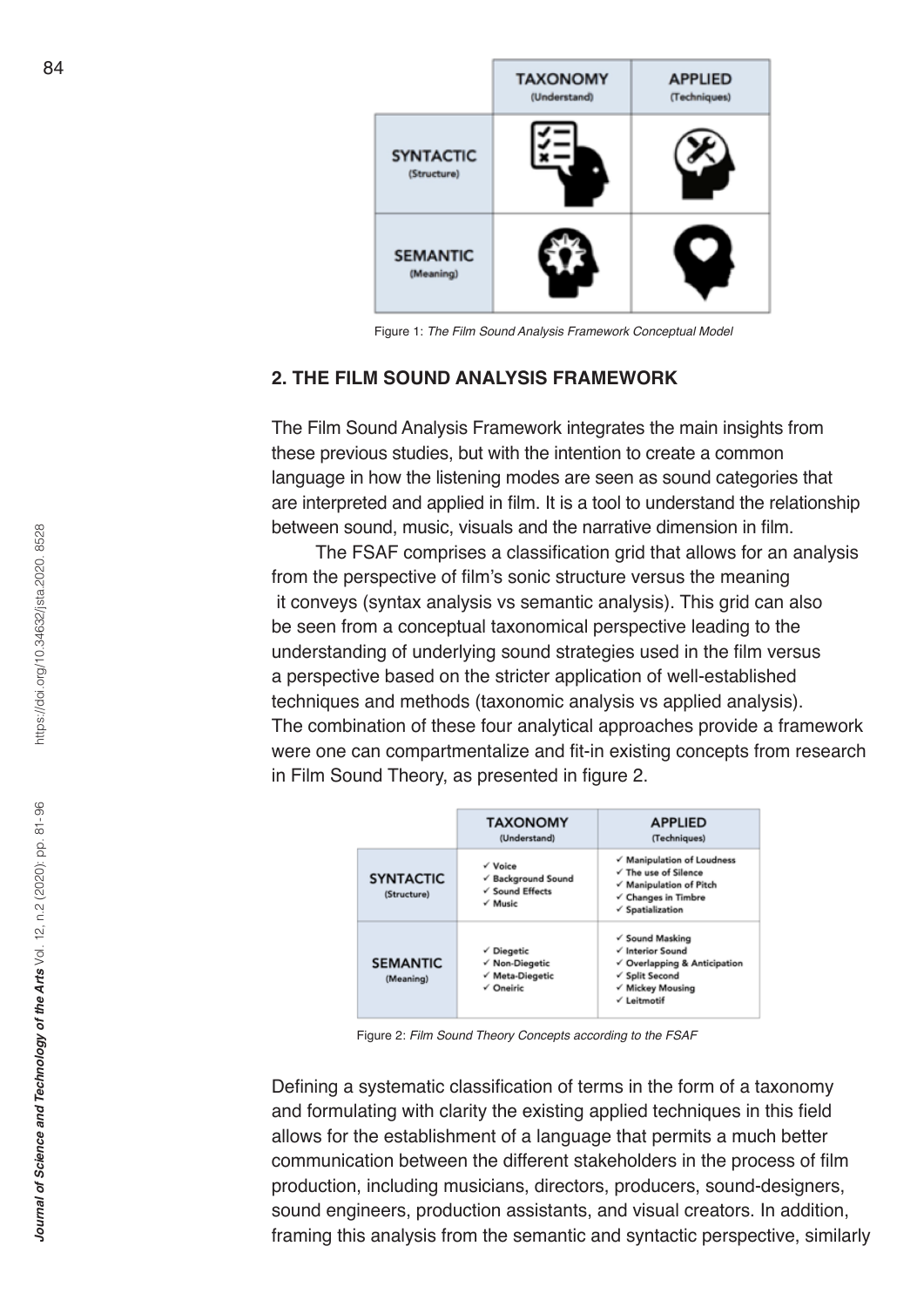to the approach followed by Rick Altman introducing genre studies in film (Walker, 2015), opens up the prospect of not only communicating about the structural and procedural aspects of a production, but also to promote a discussion at the conceptual level, focusing on the actual meaning of sound in film.

Following this framework, we can interpret the sound and music in film based on the analysis of its: syntactic taxonomy, semantic taxonomy, applied syntax and applied semantics.

# **2.1 SYNTACTIC TAXONOMY ANALYSIS**

The Syntactic Taxonomy Analysis provides a way to interpret film sound and music from the perspective of understanding its structure as it is normally laid out in a post-production project. This structure follows very closely the industry standard for the editing configuration of a film soundtrack (Angell, 2009), where sonic elements are typically clustered under the categories of voices, background sounds, sound effects, and music.

## **2.1.1 Voices**

A substantial part of the dialogue heard in film may be created during the post-production phase. Under these conditions, even if the original take was recorded in the field, actors reproduce their performance in the studio, or use other actors to substitute their voice to deliver an adequate vocal performance. For example, there may be an occurrence in the post-production phase where dialogue cannot be clearly understood, and the actor would need to re-record it in the studio, replacing the inaudible original dialogue. In addition, voices often come up in the form of a narrator or representing the inner voice of a character while thinking or reminiscing on previous moments.

#### **2.1.2 Background Sounds**

Background sounds occur within the setting of the film but are not produced by the central elements in the action focal point. For example, general city sounds that occur simultaneously to a dialogue between the main characters of a scene are considered background sounds. Background sounds complement and define the visual settings of the scene and provide a powerful way to create a sense of immersion and contextualization. These sounds have a direct link with the cognitive heuristics of the audiences, which can be very useful when developing a narrative. For example, listening to the background sound of ambulance sirens, one can subconsciously identify the country where the scene is located. The concept of background sounds is very closely related with the theories of *soundscapes*, pioneered by Schafer (1977) and Truax (1984).

#### **2.1.3 Sound Effects**

Sound effects are the sounds created by sound designers to represent the acoustic output of elements in a scene that do not exist in reality, cannot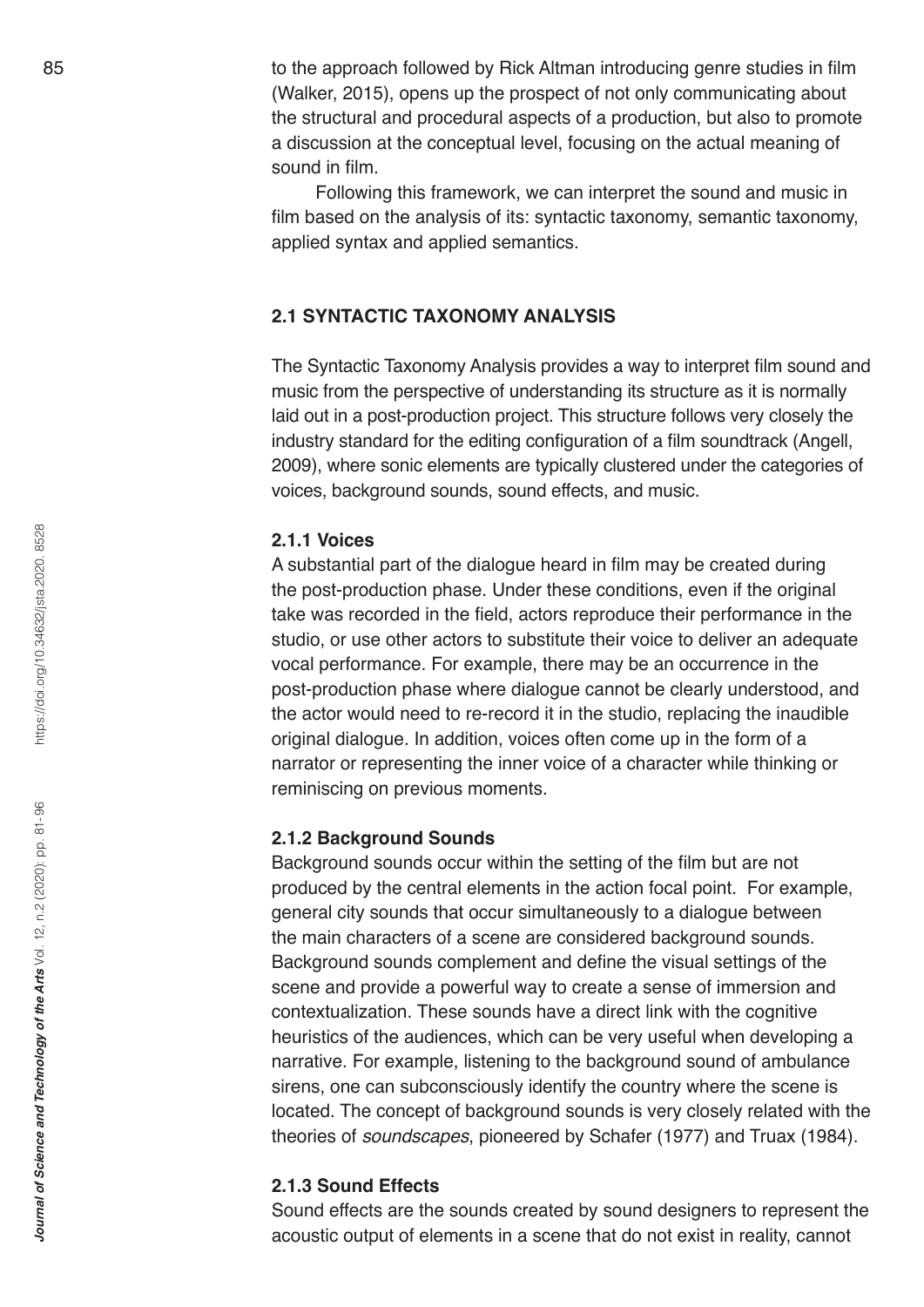be recorded (such as the sound of a dinosaur) or need to be enhanced, exaggerated or transformed for dramatic purposes. Elisabeth Weiss describes the role of sound effects in creating "tension, atmosphere, and emotion" and that sound "can expand space, add depth, and locate us within the scene" (Weiss, 1995). These sound elements combined with visuals create a sense of reality for the audience during the cinematic experience. Many of the sounds heard in films are layered with combined sounds from different sources, that often begin organically and end up being processed digitally, to create the atmosphere of the scene. The team of professionals responsible for producing scratch mixes or temp tracks, includes the sound editor, Foley crew, recording mixers, music editor, and the film composer(s).

Weiss also describes the difficulties and the time constraints each of these department encounter to produce a quality film and how directors view sound in film. Nevertheless, she also states that, "most directors, however, do not use the expressive potential of the soundtrack and leave sonic decisions up to their staff" (Weiss, 1995).

#### **2.1.4 Music**

Music plays a crucial role in the film narrative because it is a primary vehicle to convey a wide range of emotions to the audience and it can be used to establish a mood or highlight a dramatic event (Gorbman, 1987). Beyond inducing emotions, music by itself is used for more straightforward functions, such as establishing the genre of the film even before the opening credits or provide a sense of place or time just by being consistent with the scene location, environment or historical time period. In a nutshell, music used in film directly contributes to the meaning of visual images presented to the audience.

Defining music from an emotional perspective is a difficult task. However even in ordinary subtitle track a number of adjectives are widely used to describe music in film, such as ominous, foreboding, tense, romantic, somber, suspenseful, eerie or pensive. This already suggests a need that emerges during the film production process, where composers and film directors have to communicate with one another about how music should be used in the narrative.

Composed film music is designed to accurately portray the dynamics of the story telling as it develops throughout the film, highlighting visual components, enhancing tension or deflecting attention, always leaving some room for audience to use their imagination while interpreting its meaning. However, in many cases film directors do not work with a film scoring composer to custom design the music to fit the narrative, but instead they edit and adapt pre-existing music to the film narrative. Another common practice that became very popular in the film industry is for directors to use pre-existing music as temporary tracks for the early edits of the movie, in order to provide a stylistic and temporal dynamics reference for the film scoring composer to create the music that will be included in the final cut of the movie.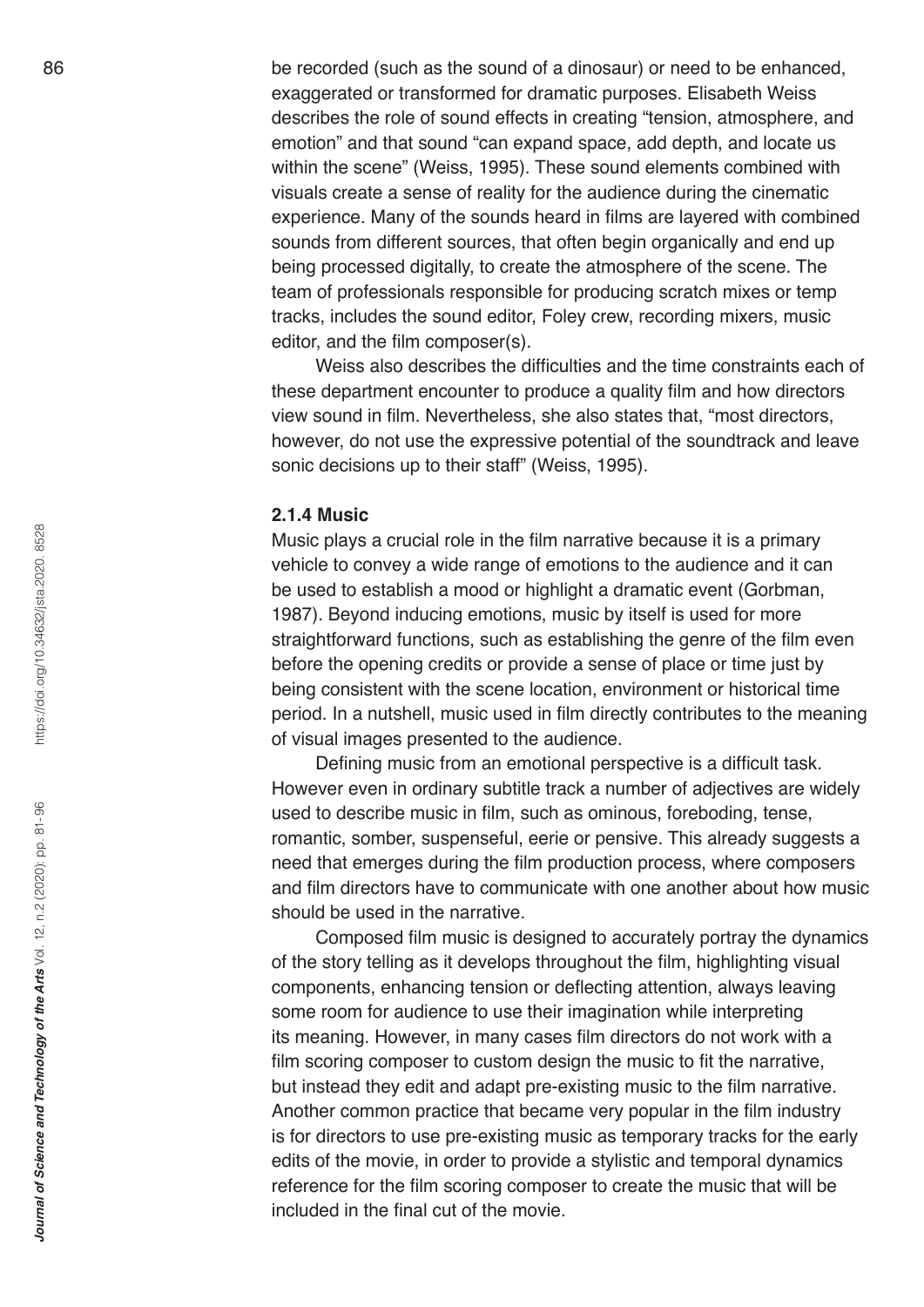### **2.2 SEMANTIC TAXONOMY ANALYSIS**

The Semantic Taxonomy provides a conceptual insight into the use of sound in film. In this case the focus is not on the relationship of sound to its sources, but instead in what role it plays in representing reality, imagination, memory, or other abstract notions that are essential instruments to tell a story through an audiovisual media. This Taxonomy includes the concepts of diegetic sound, non-diegetic sound, metadiegetic sound and oneiric sound.

#### **2.2.1 Diegetic Sound**

Diegetic sound, also sometimes referred to as objective sound, consists of the sounds that exist in a scene as a representation of the acoustic and sonic elements that exist in the fictional world represented as real life, as if the spectator was tangibly placed in the scene. In other words, these would be the sounds that would be perceived objectively if we were the characters of the scene.

Some examples include the sound of cars honking in a city, dogs barking, footsteps, doors closing, dialogue between people, music from a radio, etc. A diegetic sound is considered objective because it is a sound actively occurring at present moment in the scene. Technically diegetic sounds can be recorded or recreated in a studio environment. However, how the sound is produced does not change its role as diegetic. According to Michel Chion's definition of Sonic Space on Screen (Chion, 1994), we can also consider that diegetic sound exists equally on-screen (visualized zone) or off-screen (one of the acousmatic zones).

From Chion's definition we can observe that there is an additional third dimension that leads to the notion of non-diegetic sound.



Figure 3: Michel Chion's Space on Screen

Non-diegetic sounds, also referred to as extra-diegetic sounds in (Gorbman, 1976), are any acoustic elements that are added to a scene for dramatization purposes, but are not part of the fictional world of the narrative. Examples of non-diegetic sound may include the use of the narrator's voice, the music score or special sound effects. A very common narrative technique that utilize the distinction between Diegetic and Non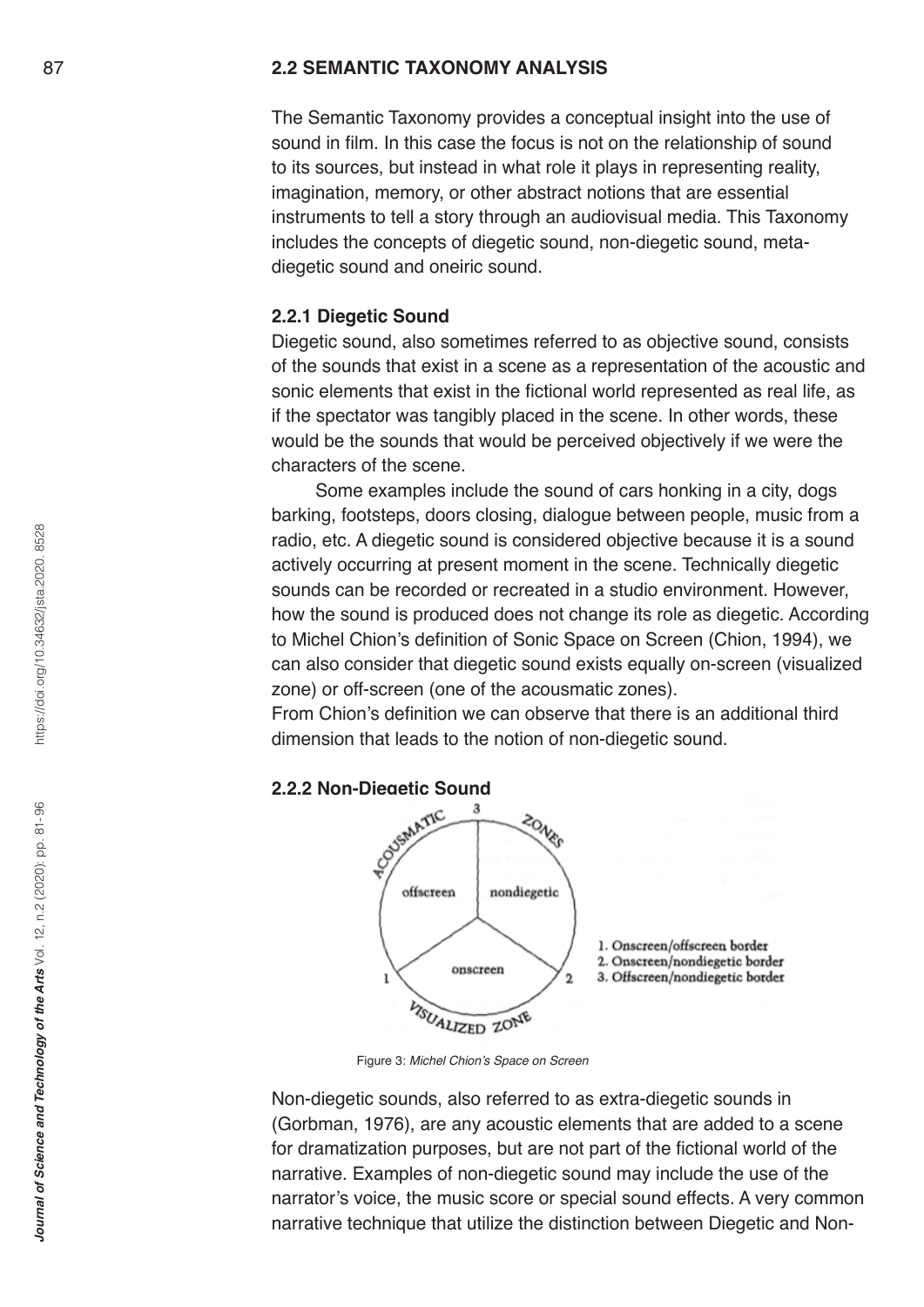Diegetic Sound is transitioning a sound from being at first perceived as Non-Diegetic, until at a certain moment it becomes the sound of a real element in the scene and therefore a Diegetic Sound.

This technique can be used for comical effects, as for example in the movie *High Anxiety* from 1977 by Mel Brooks, where at some point one of the characters (played by Mel Brooks himself) receives information from his driver that a possible death may be the result of a criminal plot, as we listen to a suspenseful music in the background. After a few seconds this music is revealed as being performed by an unlikely orchestra rehearsing on a bus driving next to the car where the characters are placed. This creates a comic effect emphasized by the absurdity of this event and diffusing the dramatic tension with humor.

The exact same technique is often used for dramatic effects, for example accentuating a moment in the storyline where characters are confronted with a "call to reality", which can be subliminally emphasized, if in parallel is created a scenario where existing non-diegetic sounds or music only become perceived as being diegetic at that raveling point. The reverse can also be applied for different dramatization purposes, by transitioning from a diegetic to non-diegetic sounds.

#### **2.2.3 Meta-Diegetic Sound**



Figure 4: Transitioning from diegetic to non-diegetic in Mel Brooks' High Anxiety (1977).

One particular case of diegetic sound can occur if there is the need to present a subjective auditory scene from the point of view of a character. This means that a sound that the audience is actually listening to is a personal perception of the character, and therefore an altered representation of reality, according to the state of mind of the character, ranging for a minor over reaction to extreme imagination or even hallucination. This specific concept of sound design is called meta-diegetic and was introduced by Claudia Gorbman (1976). In her article "Teaching the Soundtrack", Gorbman described meta-diegetic sound as a "sound apparently narrated or imagined by a character as secondary narrator", or in other words, the representation of a subjective sonic perception. One of the earliest examples of this use the sound in film history, comes in a scene from Alfred Hitchcock's *Blackmail* (1929). Meta-diegetic sound is used in a scene where the main character of the film is sitting at the dinner table listening to a family friend lady talking uninterruptedly. This same character has been subject to a knife point threat earlier, and by listening to this lady talking while having a knife in front of her, perceives the sound of the lady's voice developing into a constant mumbling of the word knife. What we hear as an audience is not the diegetic sound produced by the lady's speech, but instead the altered representation of this sound stream,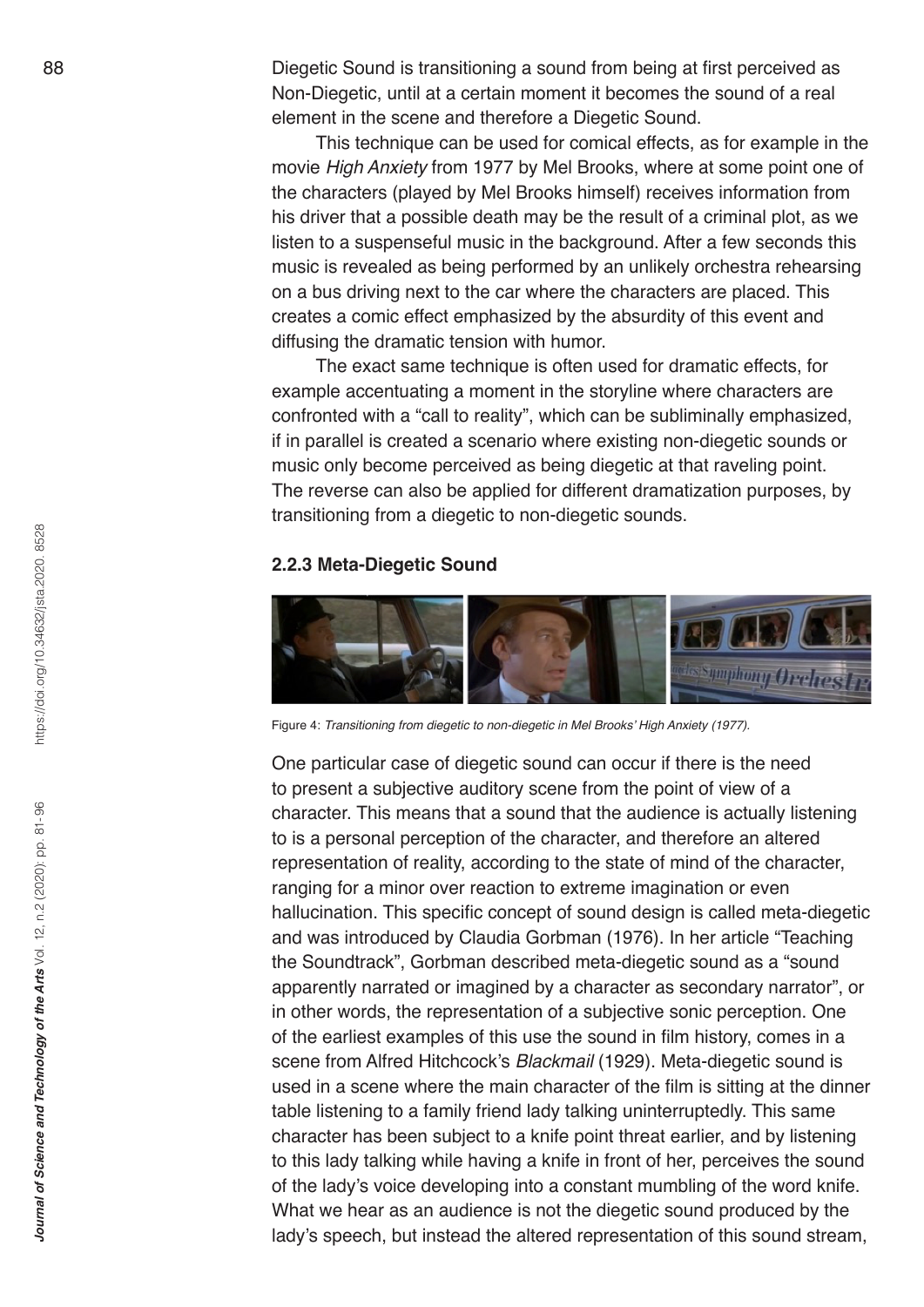as perceived subjectively by the main character of the scene, and it consists of a meta-diegetic sound.

### **2.2.3 Oneiric Sound**

A very common use of meta-diegetic sound is the representation of a dream like state from the perspective of a character. This happens when that character is subject to a shocking event and starts perceiving reality as if it is dream, very close to the perception state that one has when is about to faint. This use of sound is defined as oneiric sound from the ancient Greek *oneiros*, which means dream. This term was first adopted by Vlada Petric using oneiric cinema to describe films that deal with various kinds of altered states of consciousness (Milicevic, 1995).

A typical oneiric moment is triggered by an event in the narrative and



Figure 5: Transitioning to, and from, an oneiric moment.

slowly takes the character to a dream-like state. During this transition diegetic sounds fade away (or are reduced to a distant background) while typically pensive music becomes predominant for the duration of the oneiric moment, as represented on figure 5. Normally, to end the oneiric moment, reality is resumed abruptly by a quick transition from all nondiegetic sounds to a completely diegetic sonic discourse.

# **2.3 SYNTATIC APPLIED ANALYSIS**

Syntactic Applied Analysis is focused on the traditional psychoacoustic structural parameter of sound and how it is applied as techniques to recreate the different aspects of the acoustic space, in order to give the audiences a plausible immersive sonic representation. The core structural parameters of sound to consider in this analysis are loudness, silence (a special case of loudness that is relevant to single out), pitch, timbre and spatialization. These primitives can be adjusted and manipulated in sound post-production to accomplish a variety of effects that better represent the audiences psychoacoustic experience.



Figure 6: Meta-Diegetic Discourse in Hitchcock's *Blackmail* (1927)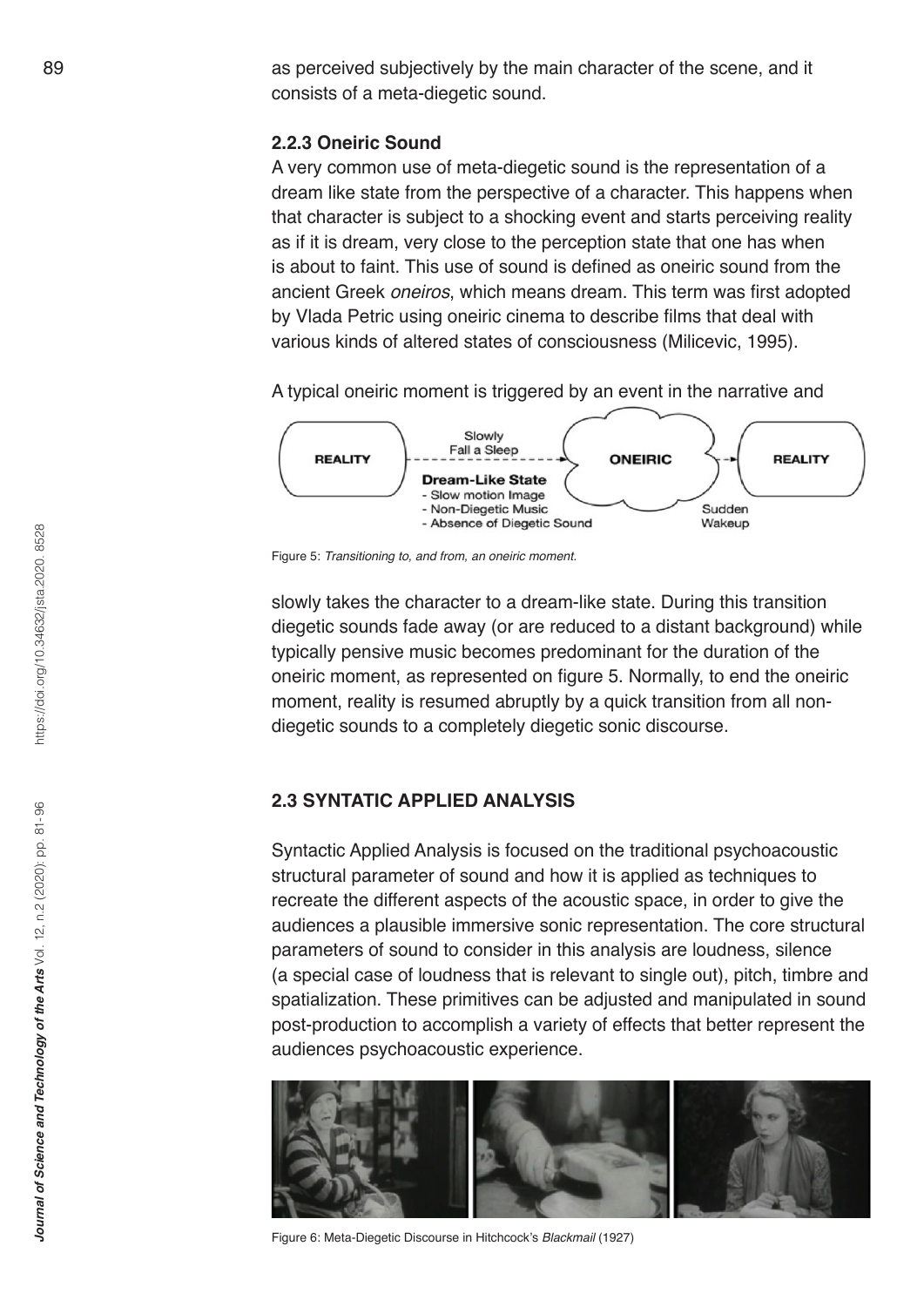#### **2.3.1 Manipulation of loudness**

Loudness refers to the amplitude of each individual sound and how it increases and decreases over time (sound envelope). During sound postproduction, by manipulation the loudness of individual sounds, one can recreate depth of field by attributing higher loudness to sound sources closer to the camera and lower loudness to the sound sources further away. In more complex mixes sound focus can also be simulated by transforming the sound envelopes of individual sound sources in order to recreate a "Cocktail Party Effect" (Colin, 1953).

### **2.3.2 The use of silence**

The use of silence is a particular case where loudness is zero or very low and it is worthwhile to single out, because it is very frequently used to convey suspense or apprehension, as a form of dramatic expression. Many film directors are in fact acknowledged by often preferring the use of very quiet sounds (silence as quietness in relation to context) or even absolute silence, instead of music or sound effects, maximizes dramatic tension. Alfred Hitchcock was one of the most renowned directors to frequently adopt this technique (Leitch, 2020).

#### **2.3.3 Manipulation of pitch**

Pitch is the perceived highness or lowness of a sound in psychoacoustic terms. A lower pitch corresponds to a lower tone and therefore, closer to the deep bass frequency range, while a high pitch is in the high frequency range with sharp and strident sounds. It is possible to manipulate the pitch of sounds preserving its tone qualities within a limited frequency range. This allows for transformations that can for example make footsteps sound deeper or sharper and consequently induce the idea of the character having higher or smaller body mass. More complex transformations can be done in the frequency domain manipulating the frequency partials and obtaining effects such has increasing voice hoarseness or muffling the sounds simulating different acoustic conditions like being behind a wall or inside a box, etc.

#### **2.3.4 Changes in timbre**

Timbre is a characteristic that distinguishes two sounds from one another by reflecting the acoustic properties of the sounds source. Two sounds with the same pitch are clearly distinguishable because of their timbre, for example a guitar or piano sound with the same musical note (same pitch) are clearly different due to its harmonic content resulting from resonances from the different physical shape and format of a piano and a guitar (different timbre). Changes in the timbre can also be transformed by artificially adding reverberation to the sound elements and therefore prompting the perception that a space has certain dimensions, geometry and materials. For example, in the *Citizen Kane* (1941), Orson Welles used added reverberation to create the perception of spaces being large halls with marble walls, when in reality these were made out of painted wood or plasterboards in a studio set.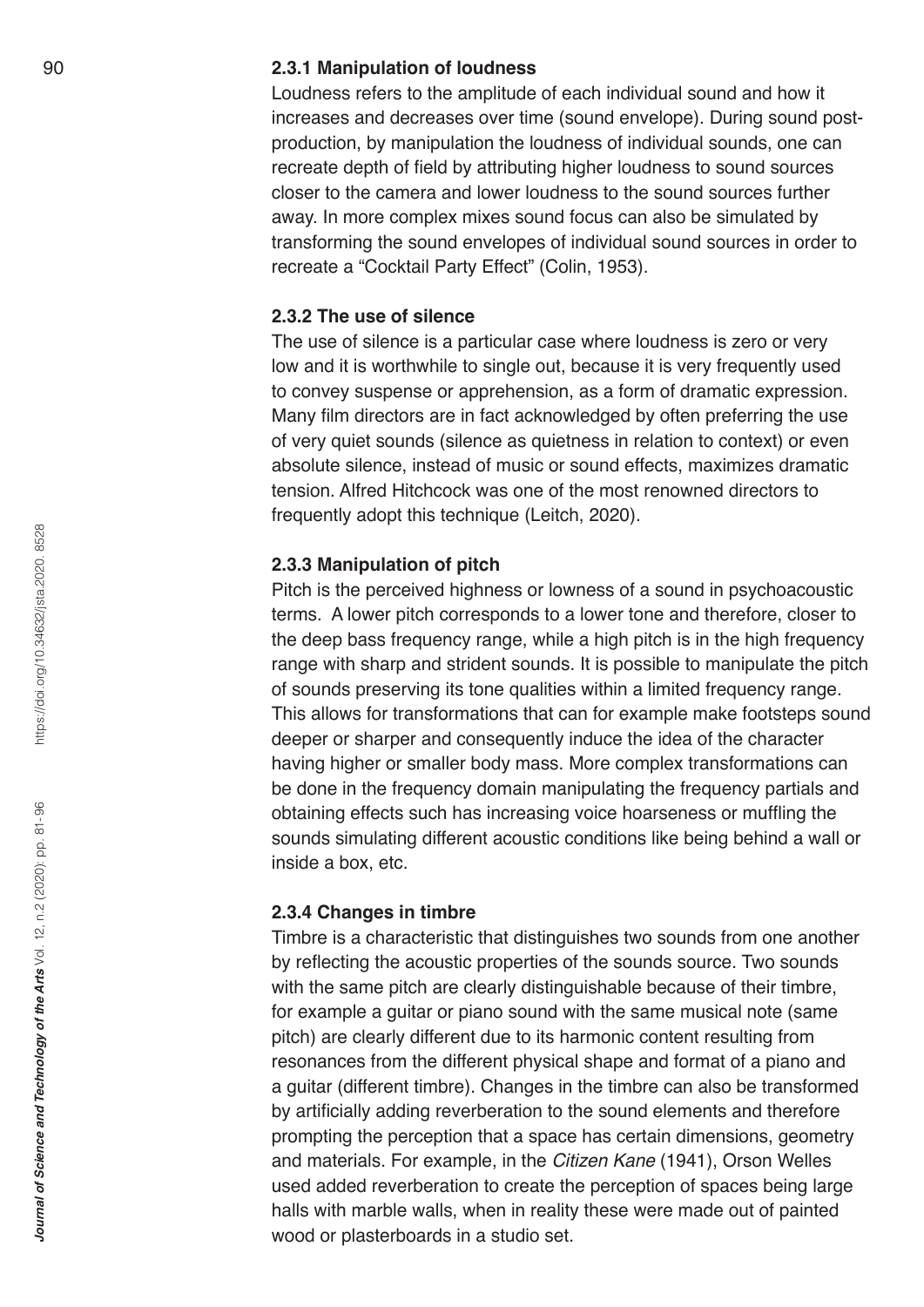#### **2.3.5 Spatialization**

Spatialization of sound is about creating the perception to the audiences that a location of the sound sources is positioned in the correspondent physical space relative to the audience itself. With the advent of sound in



Figure 7: Added reverberation on voice and footsteps to create the perception of a big Marble Hall in *Citizen Kane*

cinema spatialization was not possible because there was no separation of sound events amongst the sound speakers. However, with stereo sound in the 1930's it became possible to have sounds being triggered along the left to right axis. The introduction of more independent sound speaker to increase the mapping of sound sources in the movie theater only occurred in the 1940's with the emergence of what we know today as surround sound. Surround sound was a first introduced to the public in 1940, when Walt Disney Studios developed the technology Fantasound for the premiere of *Fantasia*, where 54 speakers were used in a film theater to create a spatialization effect.

Further technological advancements include the birth of widescreen formats using multiple channels in the 1950's, Dolby Stereo in the 1970's, and wider dynamic contrasts in the 1980s. The Dolby Digital Surround Sound was introduced in 1992, introducing more channels. In 2012, Dolby Atmos became the most advanced 3D aural experience system currently used in high end film theaters. This allows audience members to experience film with sound literally surrounding them.

#### **2.4 SEMANTIC APPLIED ANALYSIS**

Semantic Applied Analysis refers to different established techniques used to convey specific meaning to certain moments within the film narrative. These techniques help facilitate the flow of the film narrative or establish cognitive links between key aspects of the story and their meaning (semantics). These classic semantic techniques are primarily the following: sound masking, overlapping, anticipation, interior sounds, splitsecond technique, mickey-mousing, and the leitmotif.

#### **2.4.1 Sound masking**

This technique is used to resolve issues of sound and music design in time-lapses. When creating a scene where time has to be condensed or expanded by video editing, the question remains of what to do with sound: should it be accelerated or set in slow motion together with the video, or maybe sliced according to the editing? These solutions would probably not work aesthetically, and introducing a layer of non-diegetic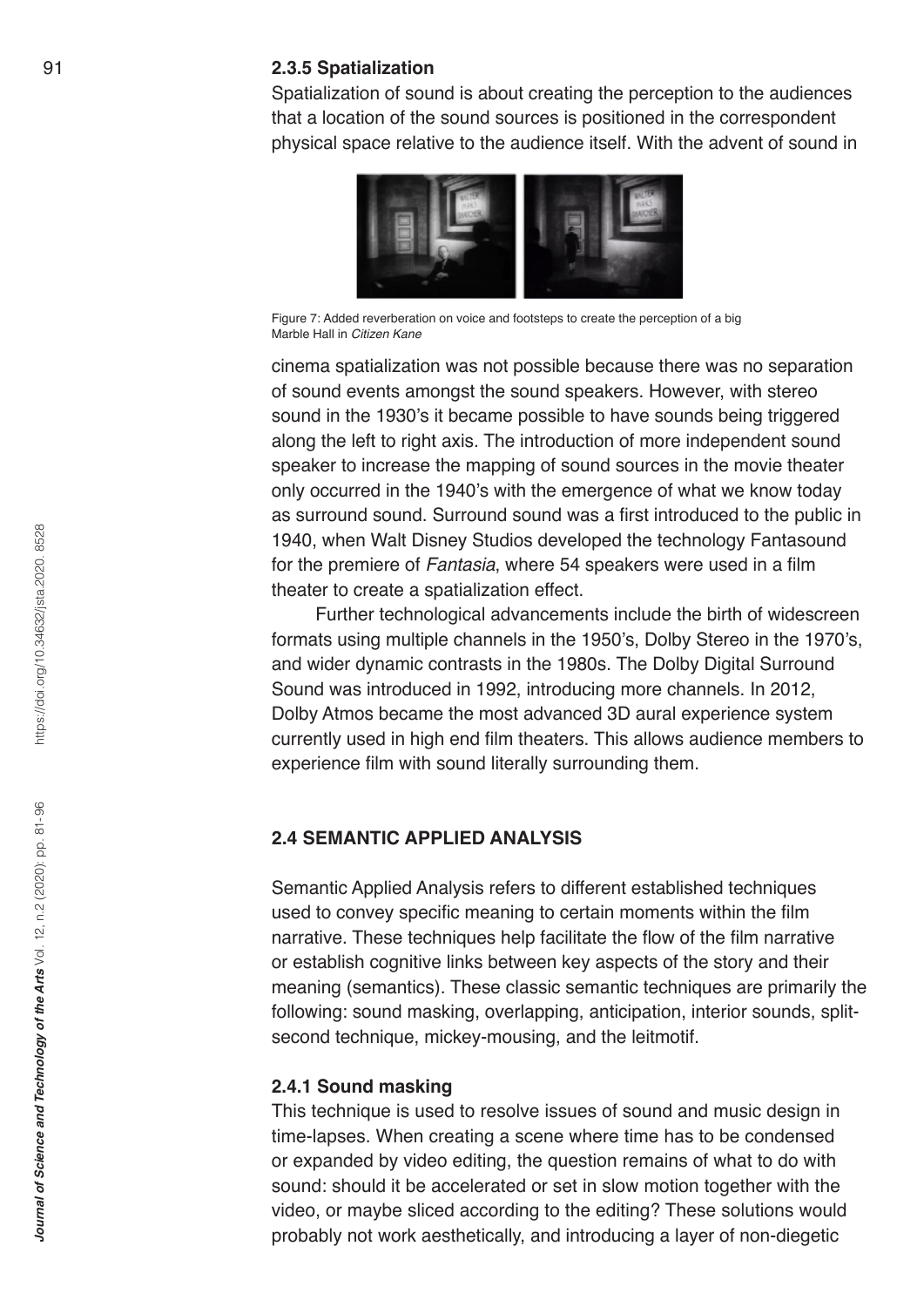sound (a sound mask) that is detached from the editing is normally the best solution.

A classic example of sound masking can be found in the *Leão da Estrela* (1947), directed by Arthur Duarte. At the beginning of the film a family needs to undertake a car journey from Lisbon to Porto. This trip by car takes about 3 hours by modern standards. However, instead of filming multiple hours of this travel, the editors take a sequence of edited moments from the trip so that it would be represented within a minute. The audiovisual solution for this scene was to fade out all diegetic sounds at the beginning of the journey and introducing a non-diegetic music as a sound mask that terminates at the end of the journey, at which point it fades out giving space for diegetic sound to fade in again. Sound masking can also be about the addition of natural or artificial sound, such as white noise or pink noise, into an environment to mask unwanted sound .

#### **2.4.2 Interior Sounds**

Interior sounds refer to all the sounds that are introduced to represent the inner listening perspective of a character. According to Michel Chion (1994)



Figure 8: The use of Auditory Masking to condense a trip from Lisbon to Porto in a few seconds, from *Leão de Estrela* (1947)

we can consider two interior sound categories: objective interior sounds (respiration, heartbeats, etc.) and subjective interior sound (imaginary voices or sound). These types of sound can also be characterized from the perspective of the Syntactic Taxonomy Analysis as inner voices, or the Semantic Taxonomy Analysis as meta-diegetic sounds.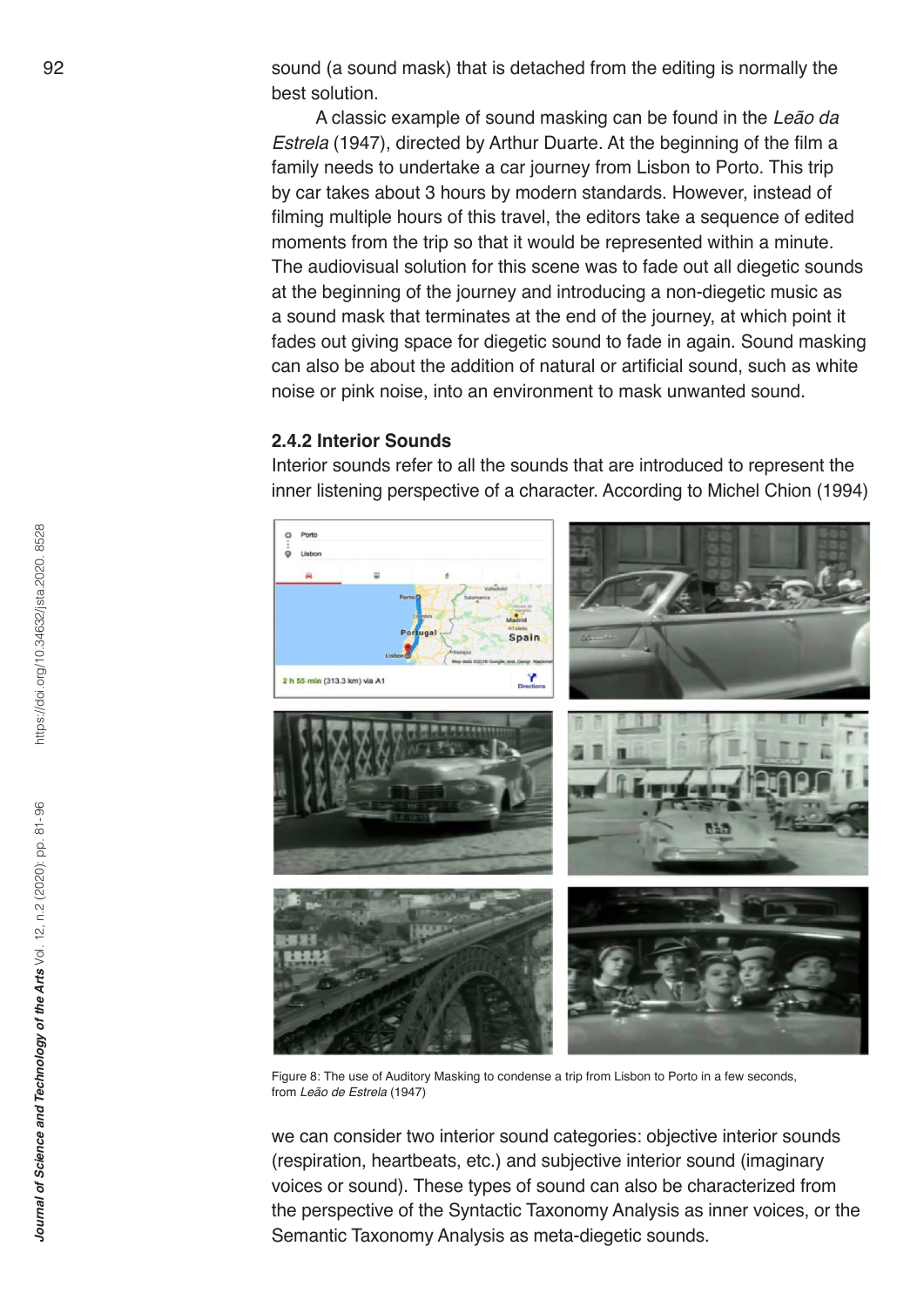#### **2.4.3 Overlapping and anticipation**

The overlapping technique uses sound to create a connection in the transition between two scenes in a video editing cut. It consists on continuing the sound of a scene into the following scene spanning over the video cut and this way providing a smother perceptual transition between the two scenes. In *Citizen Kane*, Orson Welles used this technique in various moments.

One example is the transition between a private piano recital, where the main character starts applauding and his claps overlap with the claps of the following scene, cutting to a public speech with an audience also clapping. The opposite to this technique is also used very often, where one can hear a sound of the upcoming scene before the visual cut creating a sense of anticipation.

#### **2.4.4 Split-second**

The split-second technique is mainly used in action films, whenever there is a gunshot or an explosion. It is based on principles of cognitive perception that startle humans by causing an instant feeling of fear or



Figure 9: The use of Overlapping in "Citizen Kane"

alarm, when a loud sound occurs very suddenly. Knowing this, sound designers usually introduce a split second of silence between the moment a gun is shot, or an explosion is triggered, and the actual sound of the gunshot or explosion. This split second of silence creates the perception of a sudden sound by being preceded by silence, even if only for a second, and magnifies the dramatic effect of this event.

#### **2.4.5 Mickey-mousing**

The Mickey-mousing technique originated from the Walt Disney character Mickey Mouse and it is an expression coined after the original synchronization between gesture and music from *Fantasia* (1940), where each musical rhythmic advancement corresponds to clear meaningful gesture of the character. This technique is mostly used in animation, cartoons, and comedies, but can also be found in different genres. According to Jacqueline Edmondson (Edmndson 2013, p.199), this type of film technique "enable[s] the music to be seen to 'participate' in the action and for it to be quickly and formatively interpreted…and [to] also intensify the experience for the spectator."

#### **2.4.5 Leitmotif**

Leitmotif is one of the oldest dramaturgical techniques associated with music, adapted from live theater and opera to the film industry. It consists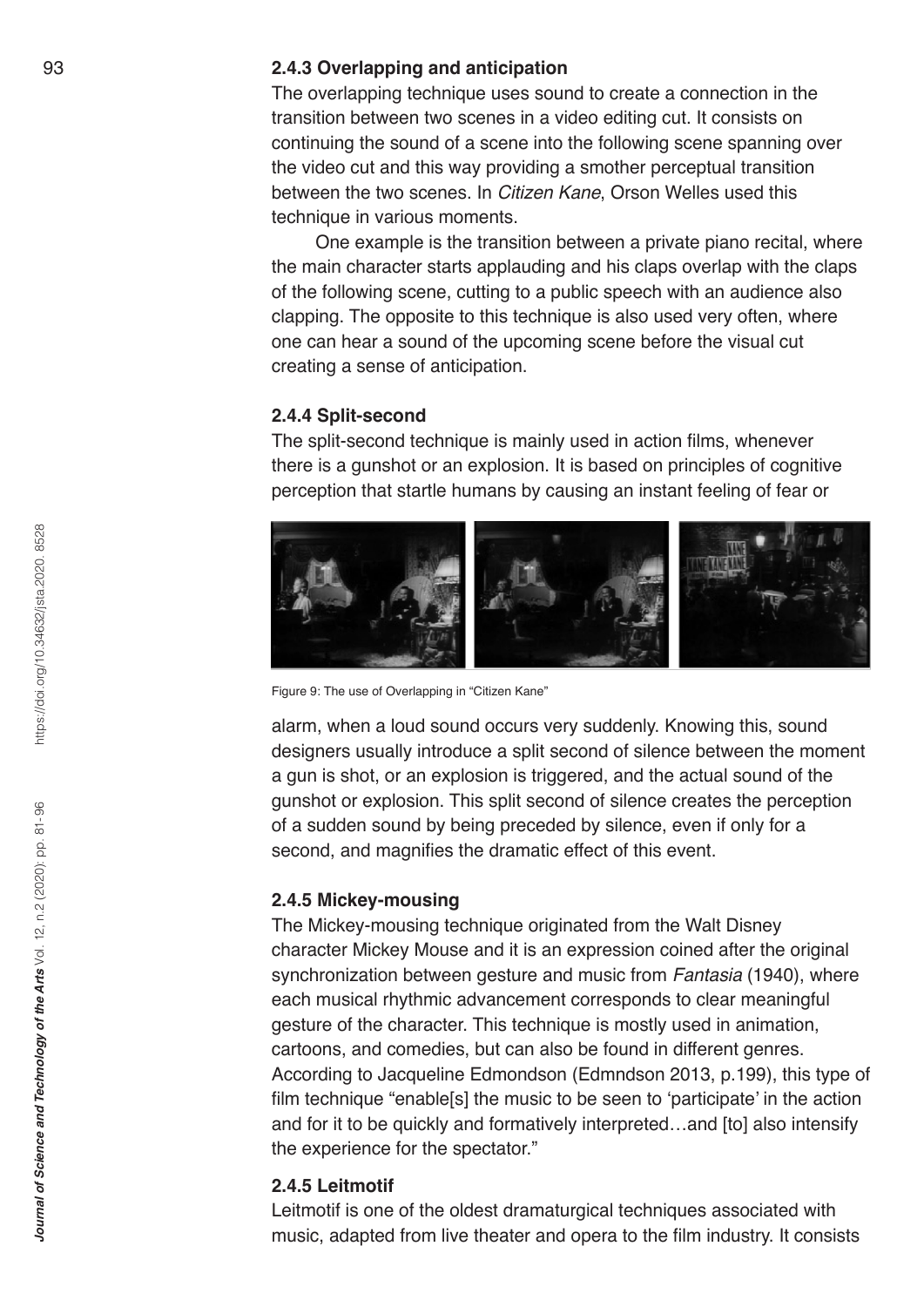of associating a particular musical theme to a character, an object or an event, and playing it whenever this character comes into scene, the object appears, or the event is reiterated.

The concept of leitmotif goes back 1853-54 when Richard Wagner composed the Opera, *Das Rheingold* (Grove, 1980, pp. 644-646), for which he composed several leitmotifs associated to specific characters, objects, or situations. In a cinematic plot, after a leitmotif is established it is usually recalled several times throughout the narrative, and the audience is able perceive and anticipate the character, object or event, even if they may not be immediately visible or understandable. Iconic leitmotifs, such as the themes from James Bond or Darth Vader, became so popular that are now iconic symbols of contemporary culture.

#### **3. APPLYING THE FSAF**

The Film Sound Analysis Framework is an analytical tool that can be used to understand a film narrative, and also in comparative analysis of different films. One of the recent applications of the FSAF is to connect past and present film narratives. The example of the FSAF application, presented in this paper, addresses remakes of classical Portuguese films and the search for insights into how directors and screenplay writers interpret the original narratives.

From a pool of three classic Portuguese films from the 1930's and 1940's that have been remade in the present decade we focus on the case of *O Leão da Estrela* (1947) and its remake in 2015, to see how the Semantic Applied Analysis, specifically on the use of leitmotifs, can prove to be useful in the research process. Leitmotif is used several times in *O Leão da Estrela* (1947) associated primarily with characters and very noticeably with the mysterious character *Comandante*. The *Comandante*  leitmotif serves as a musical representation of the character's enigmatic nature, which is characterized by the dark and minor tonality of the musical theme, an is heard several times throughout the film. The audience is able to recognize this leitmotif being associated with this character throughout the film, while it evolves as it is revealed the real purpose and role of the character in the plot. However, the 2015's remake uses leitmotifs for multiple characters in a different way from the original, reflecting changing cultural trends and audiences.

Depending if the scene is intended to be dramatic or comedic, the leitmotif is performed by using different instruments to express the mood of the character in the film. The choice of using leitmotifs in this way may reflect the nature of the film narrative in the remake, that does not dedicate so much focus into in-depth character development, and this in itself can provide clues and possible insights about how the two movies relate to the temporal socio-cultural and aesthetical context of 1947 and 2015 in Portugal.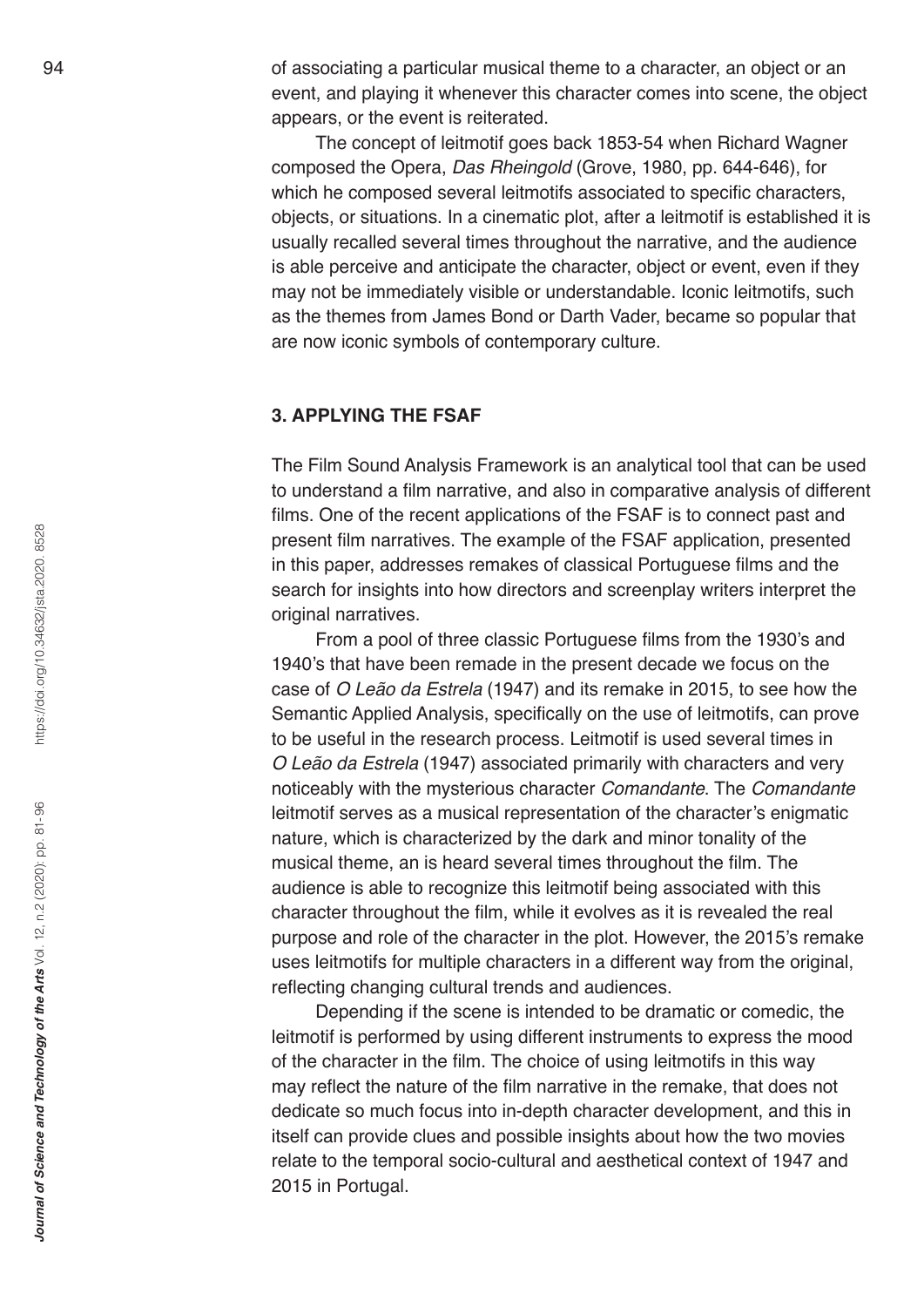#### **4. CONCLUSIONS**

The FSAF offers a method to analyze the different sound components in film and interpret its function. It is a possible conceptual instrument for critical analysis of sound and music in film, that bridges the distance between sound semantics, syntax, and taxonomical or applied perspectives. Using the FSAF in longitudinal studies of film, allows for a systematical analysis by the observation of similar variables, leading to the identification and assessment of patterns or trends, when using sound to convey meaning and foster emotions in the cinematic experience. Several research projects are using this experimental instrument applied in coordination with other analysis grids, spanning form the analysis of works from the same director to the same genre, or even remakes as presented in the example detailed in this article. In addition the FSAF can also be used by film sound practicioners as part of a systematic creative approach to design sound and music for film.

### **5. REFERENCES**

Altman, R. (1984). A Semantic/Syntactic Approach to Film Genre. *Cinema Journal, 23*(3), 6. https://doi.org/10.2307/1225093

Altman, R. (1995). The sound of sound: a brief history of the reproduction of sound in movie theaters. Cineaste, 21(1-2).

Angell, D. (2009). *Pro Tools for Film and Video*. Focal Press. https://doi.org/10.1016/B978-0-240-52077-3.00008-0

Cherry, E. C. (1953). Some Experiments on the Recognition of Speech, with One and with Two Ears. *The Journal of the Acoustical Society of America*, 25(5), 975–979. https://doi.org/10.1121/1.1907229

Chion, M. (1994). Audio Vision: Sound on Screen. Columbia University Press.

Gorbman, C. (1976). Teaching the soundtrack. Quarterly Review of Film Studies, 1(4), 446-452. https://doi.org/10.1080/10509207609360969

Gorbman, C. (1987). *Unheard Melodies: Narrative Film Music*. Indiana University Press.

Edmondson, J. (2013). *Music in American Life: An Encyclopedia of the*  Songs Styles Stars and Stories That Shaped Our Culture. Greenwood Publishing Group.

Grove, G. (Ed.). (1980) *The New Grove Dictionary of Music and Musicians*. MacMillan.